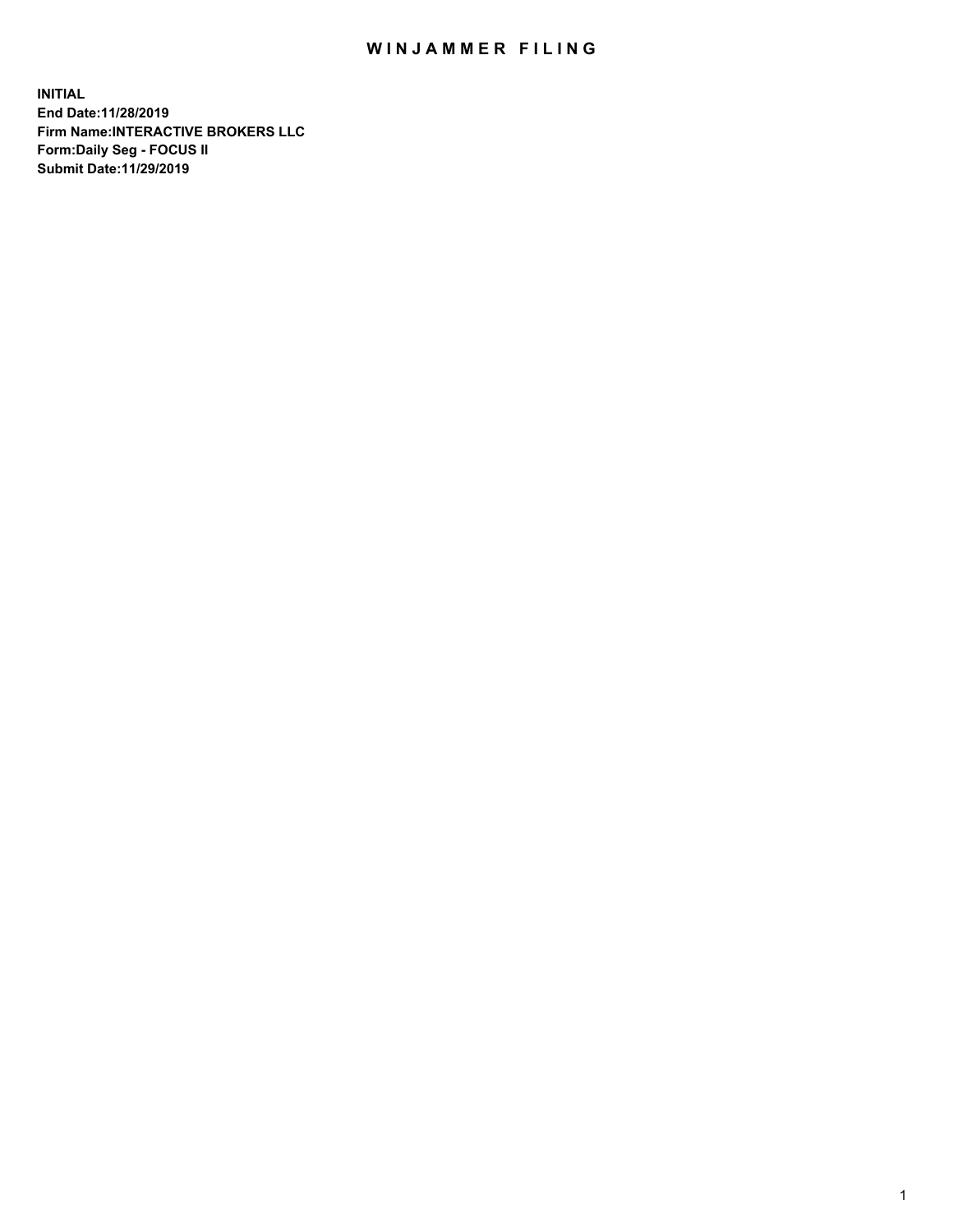**INITIAL End Date:11/28/2019 Firm Name:INTERACTIVE BROKERS LLC Form:Daily Seg - FOCUS II Submit Date:11/29/2019 Daily Segregation - Cover Page**

| Name of Company                                                                                                                                                                                                                                                                                                                | <b>INTERACTIVE BROKERS LLC</b>                                                                  |
|--------------------------------------------------------------------------------------------------------------------------------------------------------------------------------------------------------------------------------------------------------------------------------------------------------------------------------|-------------------------------------------------------------------------------------------------|
| <b>Contact Name</b>                                                                                                                                                                                                                                                                                                            | James Menicucci                                                                                 |
| <b>Contact Phone Number</b>                                                                                                                                                                                                                                                                                                    | 203-618-8085                                                                                    |
| <b>Contact Email Address</b>                                                                                                                                                                                                                                                                                                   | jmenicucci@interactivebrokers.c<br>om                                                           |
| FCM's Customer Segregated Funds Residual Interest Target (choose one):<br>a. Minimum dollar amount: ; or<br>b. Minimum percentage of customer segregated funds required:%; or<br>c. Dollar amount range between: and; or<br>d. Percentage range of customer segregated funds required between:% and%.                          | $\overline{\mathbf{0}}$<br>$\overline{\mathbf{0}}$<br>155,000,000 245,000,000<br>0 <sub>0</sub> |
| FCM's Customer Secured Amount Funds Residual Interest Target (choose one):<br>a. Minimum dollar amount: ; or<br>b. Minimum percentage of customer secured funds required:% ; or<br>c. Dollar amount range between: and; or<br>d. Percentage range of customer secured funds required between:% and%.                           | $\overline{\mathbf{0}}$<br>$\overline{\mathbf{0}}$<br>80,000,000 120,000,000<br>0 <sub>0</sub>  |
| FCM's Cleared Swaps Customer Collateral Residual Interest Target (choose one):<br>a. Minimum dollar amount: ; or<br>b. Minimum percentage of cleared swaps customer collateral required:% ; or<br>c. Dollar amount range between: and; or<br>d. Percentage range of cleared swaps customer collateral required between:% and%. | $\overline{\mathbf{0}}$<br>$\underline{\mathbf{0}}$<br>0 <sub>0</sub><br>0 <sub>0</sub>         |

Attach supporting documents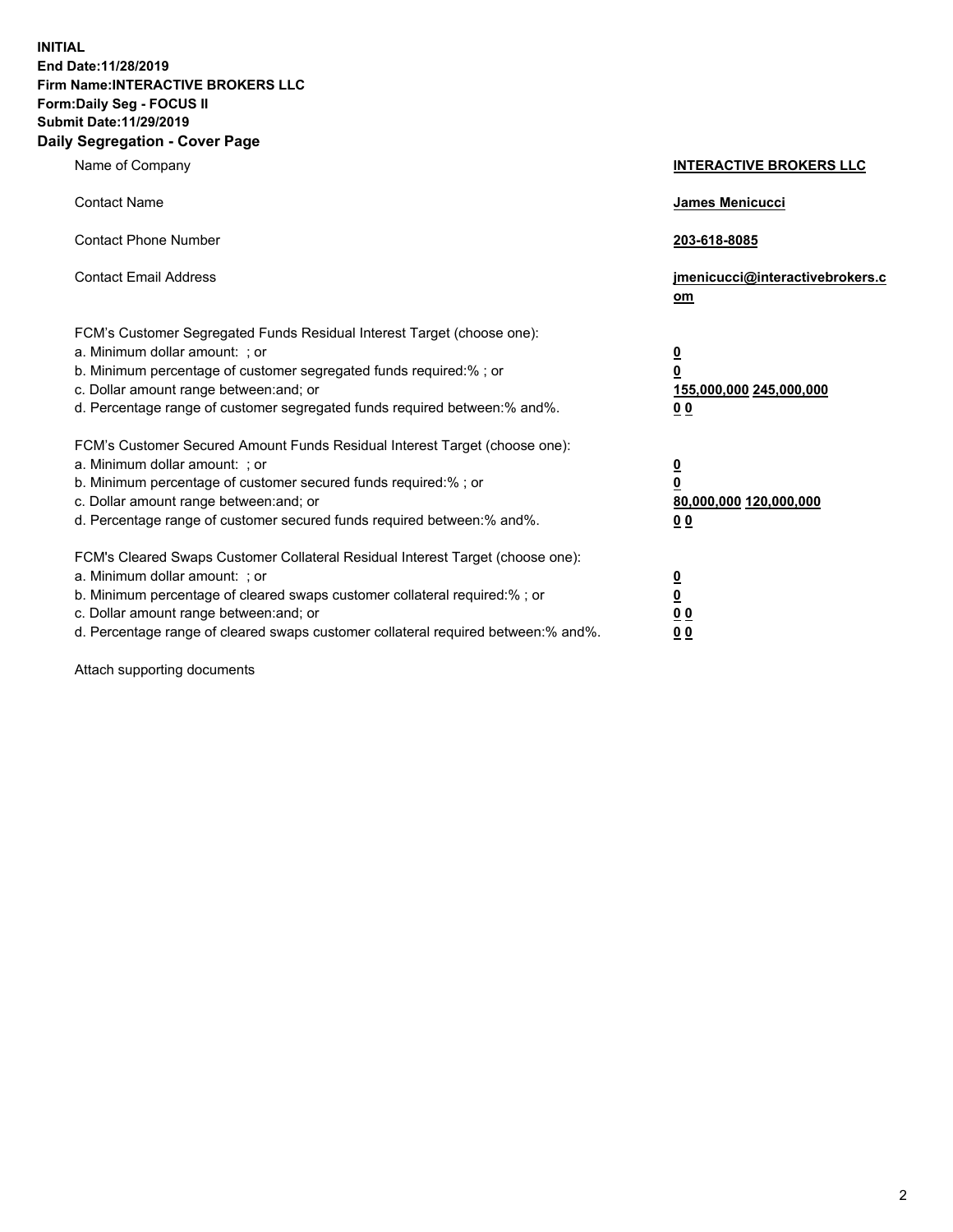## **INITIAL End Date:11/28/2019 Firm Name:INTERACTIVE BROKERS LLC Form:Daily Seg - FOCUS II Submit Date:11/29/2019 Daily Segregation - Secured Amounts**

|     | Daily Segregation - Secured Amounts                                                                                                                               |                                                 |
|-----|-------------------------------------------------------------------------------------------------------------------------------------------------------------------|-------------------------------------------------|
|     | Foreign Futures and Foreign Options Secured Amounts                                                                                                               |                                                 |
|     | Amount required to be set aside pursuant to law, rule or regulation of a foreign                                                                                  | $0$ [7305]                                      |
|     | government or a rule of a self-regulatory organization authorized thereunder                                                                                      |                                                 |
| 1.  | Net ledger balance - Foreign Futures and Foreign Option Trading - All Customers                                                                                   |                                                 |
|     | A. Cash                                                                                                                                                           | 491,925,071 [7315]                              |
|     | B. Securities (at market)                                                                                                                                         | $0$ [7317]                                      |
| 2.  | Net unrealized profit (loss) in open futures contracts traded on a foreign board of trade                                                                         | 14,585,737 [7325]                               |
| 3.  | Exchange traded options                                                                                                                                           |                                                 |
|     | a. Market value of open option contracts purchased on a foreign board of trade                                                                                    | 95,914 [7335]                                   |
|     | b. Market value of open contracts granted (sold) on a foreign board of trade                                                                                      | $-66,418$ [7337]                                |
| 4.  | Net equity (deficit) (add lines 1. 2. and 3.)                                                                                                                     | 506,540,304 [7345]                              |
| 5.  | Account liquidating to a deficit and account with a debit balances - gross amount                                                                                 | 2,619 [7351]                                    |
|     | Less: amount offset by customer owned securities                                                                                                                  | 0 [7352] 2,619 [7354]                           |
| 6.  | Amount required to be set aside as the secured amount - Net Liquidating Equity                                                                                    | 506,542,923 [7355]                              |
|     | Method (add lines 4 and 5)                                                                                                                                        |                                                 |
| 7.  | Greater of amount required to be set aside pursuant to foreign jurisdiction (above) or line                                                                       | 506,542,923 [7360]                              |
|     | 6.                                                                                                                                                                |                                                 |
|     | FUNDS DEPOSITED IN SEPARATE REGULATION 30.7 ACCOUNTS                                                                                                              |                                                 |
| 1.  | Cash in banks                                                                                                                                                     |                                                 |
|     | A. Banks located in the United States                                                                                                                             | 38,958,172 [7500]                               |
|     | B. Other banks qualified under Regulation 30.7                                                                                                                    | 0 [7520] 38,958,172 [7530]                      |
| 2.  | Securities                                                                                                                                                        |                                                 |
|     | A. In safekeeping with banks located in the United States                                                                                                         | 493,140,312 [7540]                              |
|     | B. In safekeeping with other banks qualified under Regulation 30.7                                                                                                | 0 [7560] 493,140,312 [7570]                     |
| 3.  | Equities with registered futures commission merchants                                                                                                             |                                                 |
|     | A. Cash                                                                                                                                                           | $0$ [7580]                                      |
|     | <b>B.</b> Securities                                                                                                                                              | $0$ [7590]                                      |
|     | C. Unrealized gain (loss) on open futures contracts                                                                                                               | $0$ [7600]                                      |
|     | D. Value of long option contracts                                                                                                                                 | $0$ [7610]                                      |
|     | E. Value of short option contracts                                                                                                                                | 0 [7615] 0 [7620]                               |
| 4.  | Amounts held by clearing organizations of foreign boards of trade                                                                                                 |                                                 |
|     | A. Cash                                                                                                                                                           | $0$ [7640]                                      |
|     | <b>B.</b> Securities                                                                                                                                              | $0$ [7650]                                      |
|     | C. Amount due to (from) clearing organization - daily variation                                                                                                   | $0$ [7660]                                      |
|     | D. Value of long option contracts                                                                                                                                 | $0$ [7670]                                      |
|     | E. Value of short option contracts                                                                                                                                | 0 [7675] 0 [7680]                               |
| 5.  | Amounts held by members of foreign boards of trade                                                                                                                |                                                 |
|     | A. Cash                                                                                                                                                           | 110,587,826 [7700]                              |
|     | <b>B.</b> Securities                                                                                                                                              | $0$ [7710]                                      |
|     | C. Unrealized gain (loss) on open futures contracts                                                                                                               | 1,034,841 [7720]                                |
|     | D. Value of long option contracts                                                                                                                                 | 95,914 [7730]                                   |
|     | E. Value of short option contracts                                                                                                                                | <u>-66,418</u> [7735] <u>111,652,163</u> [7740] |
| 6.  | Amounts with other depositories designated by a foreign board of trade                                                                                            | 0 [7760]                                        |
| 7.  | Segregated funds on hand                                                                                                                                          | $0$ [7765]                                      |
| 8.  | Total funds in separate section 30.7 accounts                                                                                                                     | 643,750,647 [7770]                              |
| 9.  | Excess (deficiency) Set Aside for Secured Amount (subtract line 7 Secured Statement                                                                               | 137,207,724 [7380]                              |
| 10. | Page 1 from Line 8)                                                                                                                                               |                                                 |
| 11. | Management Target Amount for Excess funds in separate section 30.7 accounts<br>Excess (deficiency) funds in separate 30.7 accounts over (under) Management Target | 80,000,000 [7780]                               |
|     |                                                                                                                                                                   | 57,207,724 [7785]                               |
|     |                                                                                                                                                                   |                                                 |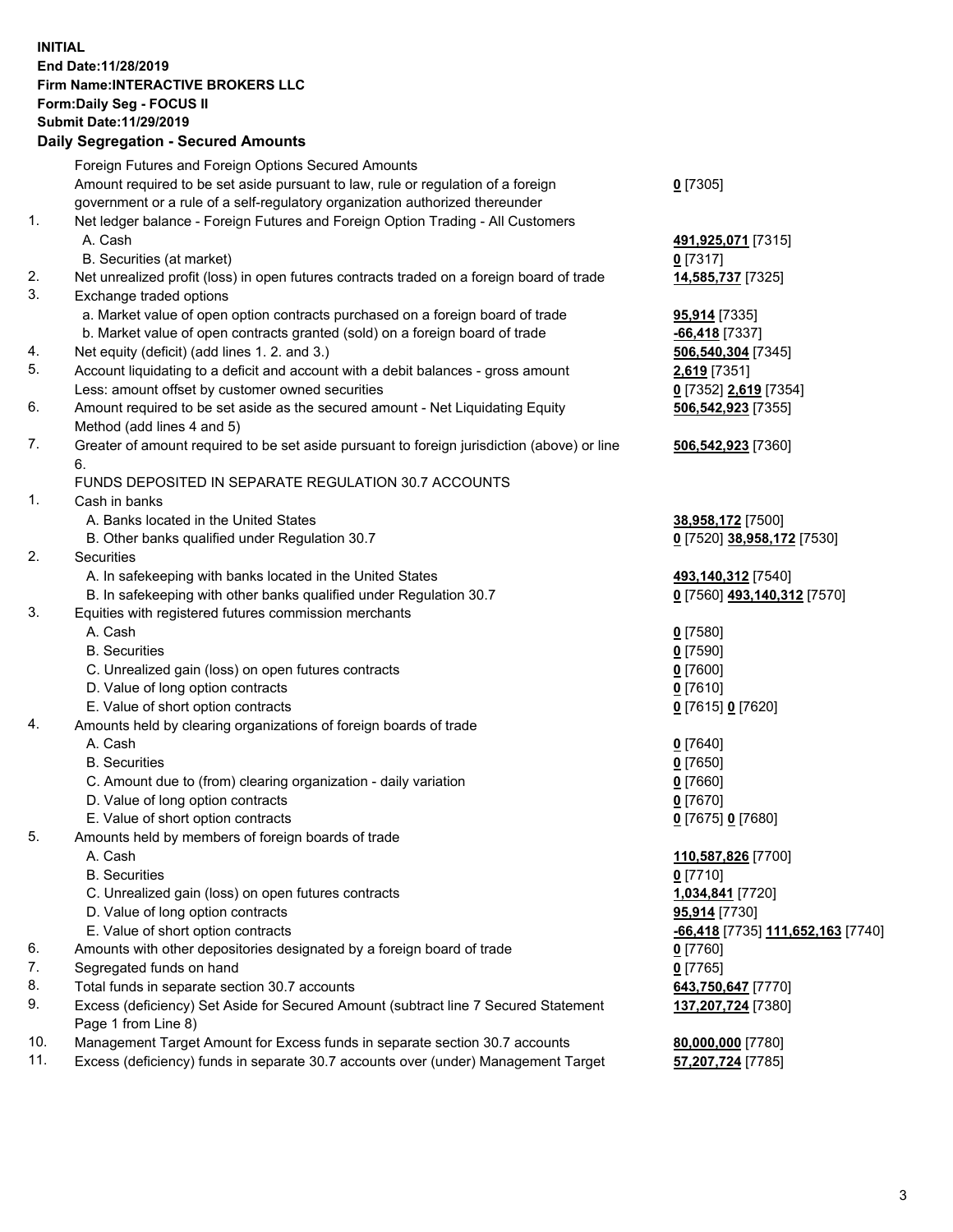**INITIAL End Date:11/28/2019 Firm Name:INTERACTIVE BROKERS LLC Form:Daily Seg - FOCUS II Submit Date:11/29/2019 Daily Segregation - Segregation Statement** SEGREGATION REQUIREMENTS(Section 4d(2) of the CEAct) 1. Net ledger balance A. Cash **4,126,847,093** [7010] B. Securities (at market) **0** [7020] 2. Net unrealized profit (loss) in open futures contracts traded on a contract market **-66,382,165** [7030] 3. Exchange traded options A. Add market value of open option contracts purchased on a contract market **163,286,101** [7032] B. Deduct market value of open option contracts granted (sold) on a contract market **-195,061,599** [7033] 4. Net equity (deficit) (add lines 1, 2 and 3) **4,028,689,430** [7040] 5. Accounts liquidating to a deficit and accounts with debit balances - gross amount **966,877** [7045] Less: amount offset by customer securities **0** [7047] **966,877** [7050] 6. Amount required to be segregated (add lines 4 and 5) **4,029,656,307** [7060] FUNDS IN SEGREGATED ACCOUNTS 7. Deposited in segregated funds bank accounts A. Cash **959,209,306** [7070] B. Securities representing investments of customers' funds (at market) **1,934,436,585** [7080] C. Securities held for particular customers or option customers in lieu of cash (at market) **0** [7090] 8. Margins on deposit with derivatives clearing organizations of contract markets A. Cash **3,511,926** [7100] B. Securities representing investments of customers' funds (at market) **1,366,889,603** [7110] C. Securities held for particular customers or option customers in lieu of cash (at market) **0** [7120] 9. Net settlement from (to) derivatives clearing organizations of contract markets **-5,029,643** [7130] 10. Exchange traded options A. Value of open long option contracts **163,215,956** [7132] B. Value of open short option contracts **-195,076,787** [7133] 11. Net equities with other FCMs A. Net liquidating equity **0** [7140] B. Securities representing investments of customers' funds (at market) **0** [7160] C. Securities held for particular customers or option customers in lieu of cash (at market) **0** [7170] 12. Segregated funds on hand **0** [7150] 13. Total amount in segregation (add lines 7 through 12) **4,227,156,946** [7180] 14. Excess (deficiency) funds in segregation (subtract line 6 from line 13) **197,500,639** [7190] 15. Management Target Amount for Excess funds in segregation **155,000,000** [7194] **42,500,639** [7198]

16. Excess (deficiency) funds in segregation over (under) Management Target Amount Excess